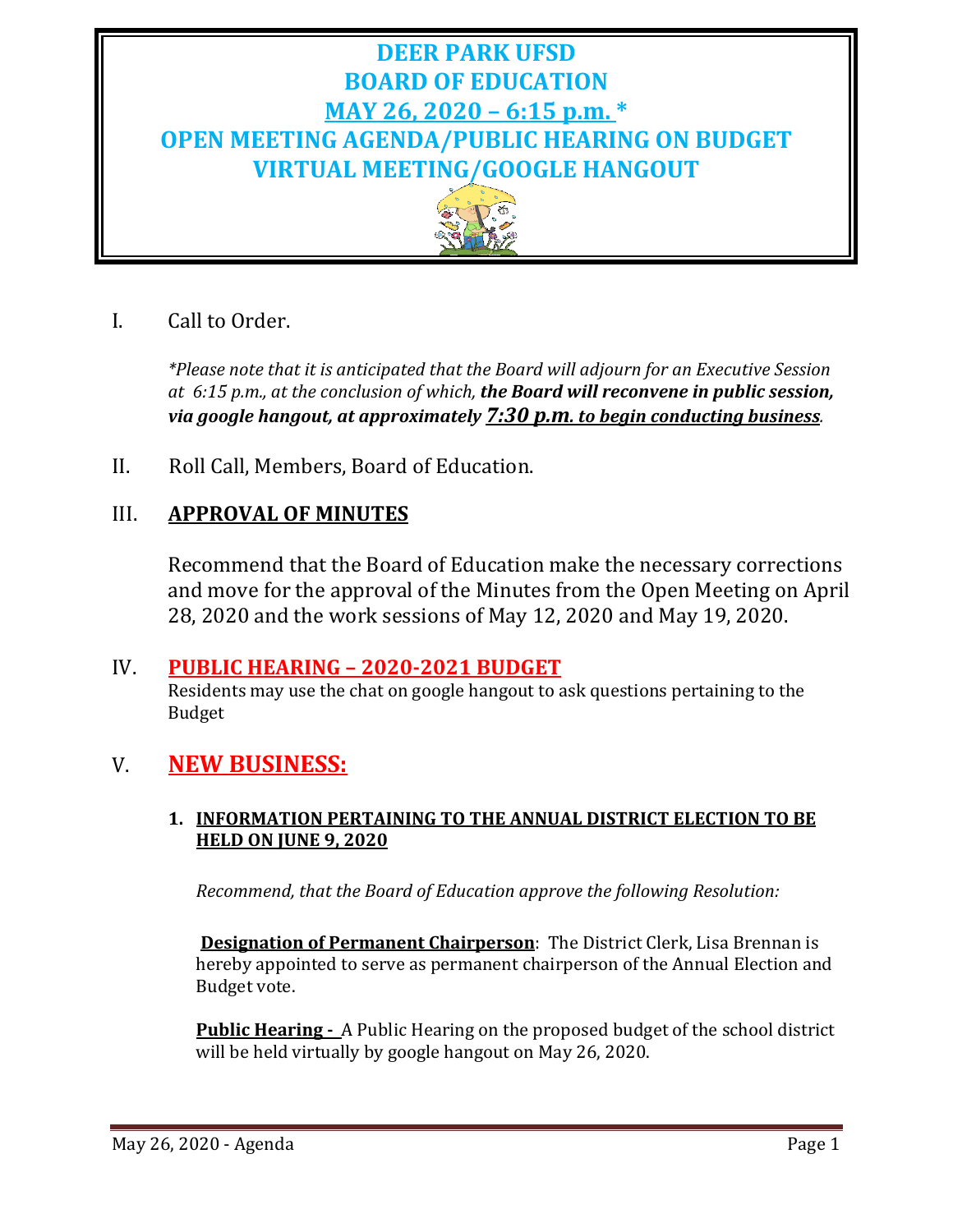**Appointment of Election Inspectors:** The following are hereby appointed as the election inspectors for the Annual District Election and Budget Vote:

| Lisa Hofacker          | Stephanie Alfieri | Kelliann Incandela Randi Cortina |               |
|------------------------|-------------------|----------------------------------|---------------|
| Laura Baluta           | Marie Valerio     | Gail Dunn                        | Eileen Hickey |
| <b>Sharon Martinez</b> | Leyda Juergensen  | JoAnn Morici                     |               |

**Appointment of Board of Registration**: The following four duly qualified voters of said School District are hereby appointed as members of the Board of Registration of said School District until 30 days following the Annual Election and Budget Vote:

Lisa Brennan Eileen Hickey Concetta Bertelle Marie Valerio

**Authority to Hire Substitutes:** In the event that any of the above election inspectors or Board of Registration members is unable to serve, the District Clerk is authorized to hire substitutes as needed.

**Compensation of Election Workers:** Each election inspector and Board of Registration member shall be entitled to compensation at the rate of \$13.00/hr. The District Clerk is hereby authorized and directed to give written notice of appointment to the persons herein respectively appointed as election inspectors and registrars said Annual District Meeting.

#### **2. MONETARY DONATION FROM BROADRIDGE FINANCIAL FOR THE PURCHASE OF CHROMEBOOKS FOR DISTRICT USE**

*Recommend, that the Board of Education approve the following Resolution:*

**RESOLVED**, that the Board of Education accept a donation of \$75,000 from Broadridge Financial to be used for the purchase of Chromebooks to further the Districts' 1:1 initiative.

#### **3. UPDATE TO THE 2019-2020 SCHOOL HOLIDAY CALENDAR**

*Recommend, that the Board of Education approve the following Resolution:*

**RESOLVED,** that the Board of Education approve Friday, June 19, 2020 as the official last day of school for the 2019-2020 school year.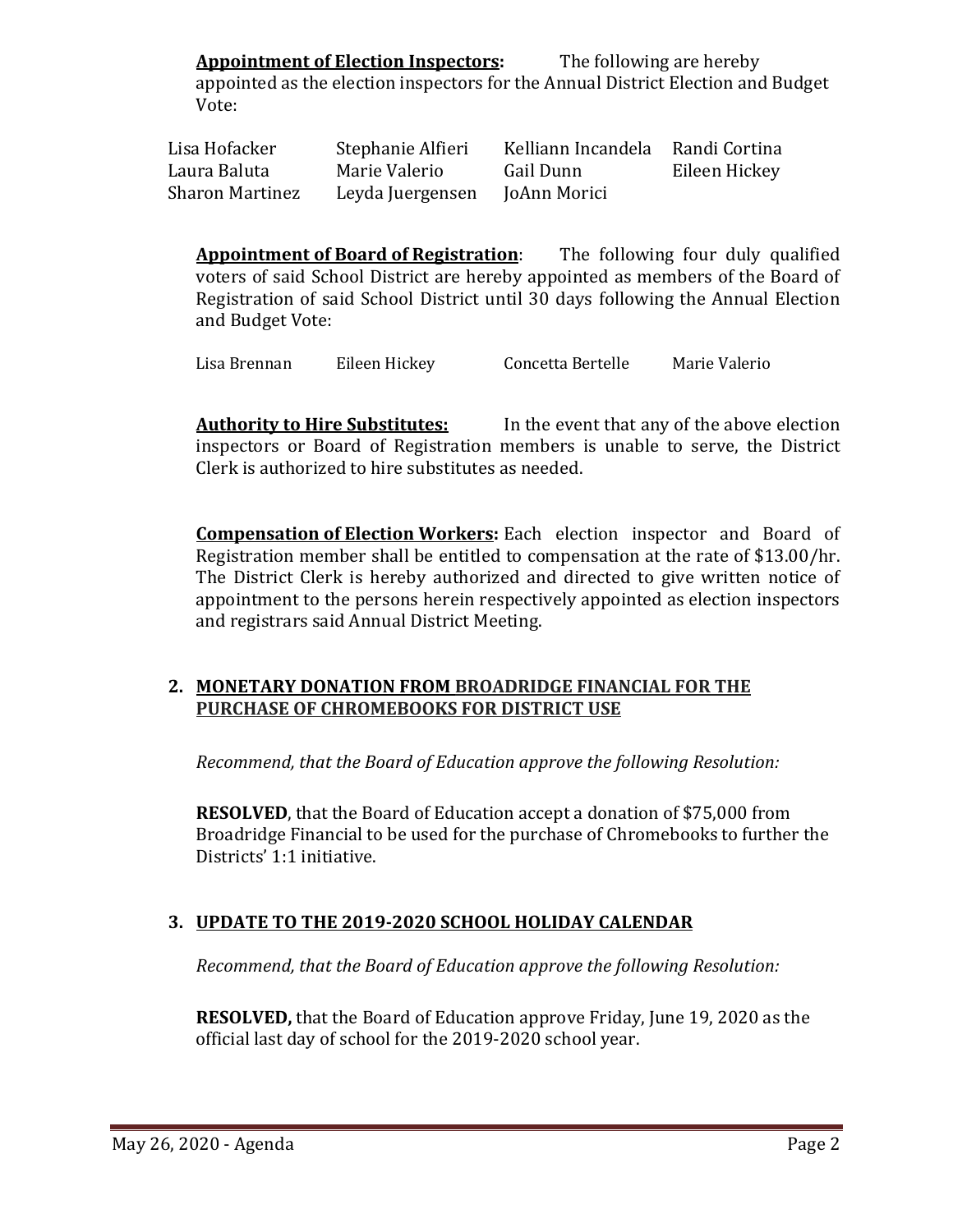#### **4. RESOLUTION OF THE DEER PARK UNION FREE SCHOOL DISTRICT, NEW YORK, DELEGATING TO THE PRESIDENT OF THE BOARD OF EDUCATION THE POWER TO AUTHORIZE THE ISSUANCE OF TAX ANTICIPATION NOTES AND REVENUE ANTICIPATION NOTES.**

THE BOARD OF EDUCATION OF THE DEER PARK UNION FREE SCHOOL DISTRICT, IN THE COUNTY OF SUFFOLK, NEW YORK, HEREBY RESOLVES (by the favorable vote of not less than a majority of all the members of said Board of Education) AS FOLLOWS:

Section 1. In order to facilitate the issuance from time to time of tax anticipation notes and revenue anticipation notes to meet periodic cash-flow needs pursuant to Sections 24.00 and 25.00 of the Local Finance Law, constituting Chapter 33-a of the Consolidated Laws of the State of New York (the "Law"), the Board of Education of the Deer Park Union Free School District (the "District"), in the County of Suffolk, New York, hereby delegates its power to authorize the issuance of tax anticipation notes and revenue anticipation notes (herein referred to collectively as the "Notes") to the President of the Board of Education, the chief fiscal officer of the District, pursuant to Section 30.00 of the Law.

Section 2. All Notes so authorized shall contain the recital of validity prescribed by Section 52.00 of the Law and shall be general obligations of the District, and the faith and credit of the District are hereby pledged to the punctual payment of the principal of and interest on the Notes and unless the Notes are otherwise paid or payment provided for, an amount sufficient for such payment shall be inserted in the budget of the District and a tax sufficient to provide for the payment thereof shall be levied and collected.

Section 3. Subject to the provisions of this resolution and the Law, and pursuant to Sections 50.00, 56.00 and 60.00 of the Law, the powers to sell and issue such Notes, including the renewals thereof, and to determine the terms, form and contents, including the manner of execution, of such Notes, and to execute tax certifications relative thereto, are hereby further delegated to the President of the Board of Education.

Section 4. All of such Notes shall be executed in the name of the District by the manual signature of the President of the Board of Education, the Vice President of the Board of Education, the District Treasurer, the District Clerk, or such other officer of the District as shall be designated by the chief fiscal officer of the District, and shall have the corporate seal of the District impressed or imprinted thereon which corporate seal may be attested by the manual signature of the District Clerk.

Section 5. The powers hereby delegated shall be exercised by the President of the Board of Education until such time as the Board of Education, by resolution, shall elect to reassume the same.

Section 6. This resolution shall take effect immediately.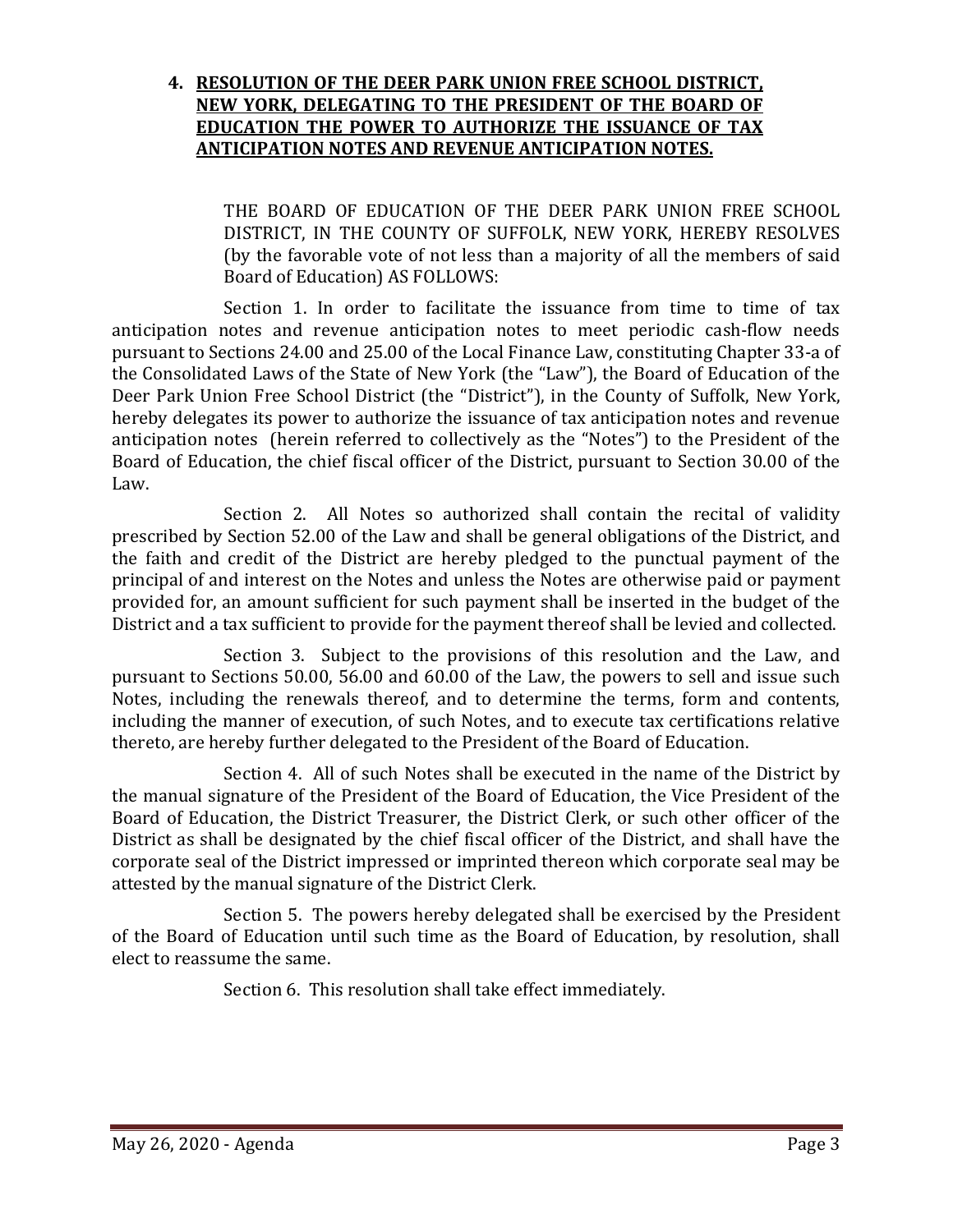# VI. **APPROVAL OF SCHEDULES**

*Recommend, that the Board of Education approve the following schedules collectively:*

## **NON-INSTRUCTIONAL**

#### **SCHEDULE -- NNS --REGULAR (PERMANENT) SUBSTITUTES (Non-Instructional)**

#### **Maria Farrauto**

District Wide Permanent Substitute Float Nurse<br>\$150/day Salary/Step: \$1<br>Effective Date(s):  $9/1/2020 - 6/30/2021$ 

#### **Jean Skaalerud**

District Wide Permanent Substitute Float Nurse<br>\$150/day Salary/Step: \$1<br>Effective Date(s):  $9/1/2020 - 6/30/2021$ 

#### **SCHEDULE -- QQ --LEAVES OF ABSENCE (Non-Instructional)**

**Samuel Algarin** Robert Frost Middle School<br>Position: Chief Custoc **Chief Custodian** Salary/Step:<br>Effective Date(s):  $5/9/2020 - 7/18/2020$ Extension of Paid Medical LOA

#### **Danielle Kerr**

John F Kennedy Intermediate School<br>Position: Cafeteria Aide Cafeteria Aide Salary/Step:<br>Effective Date(s):  $5/8/2020 - 6/18/2020$ Extension of Unpaid Medical LOA (WC)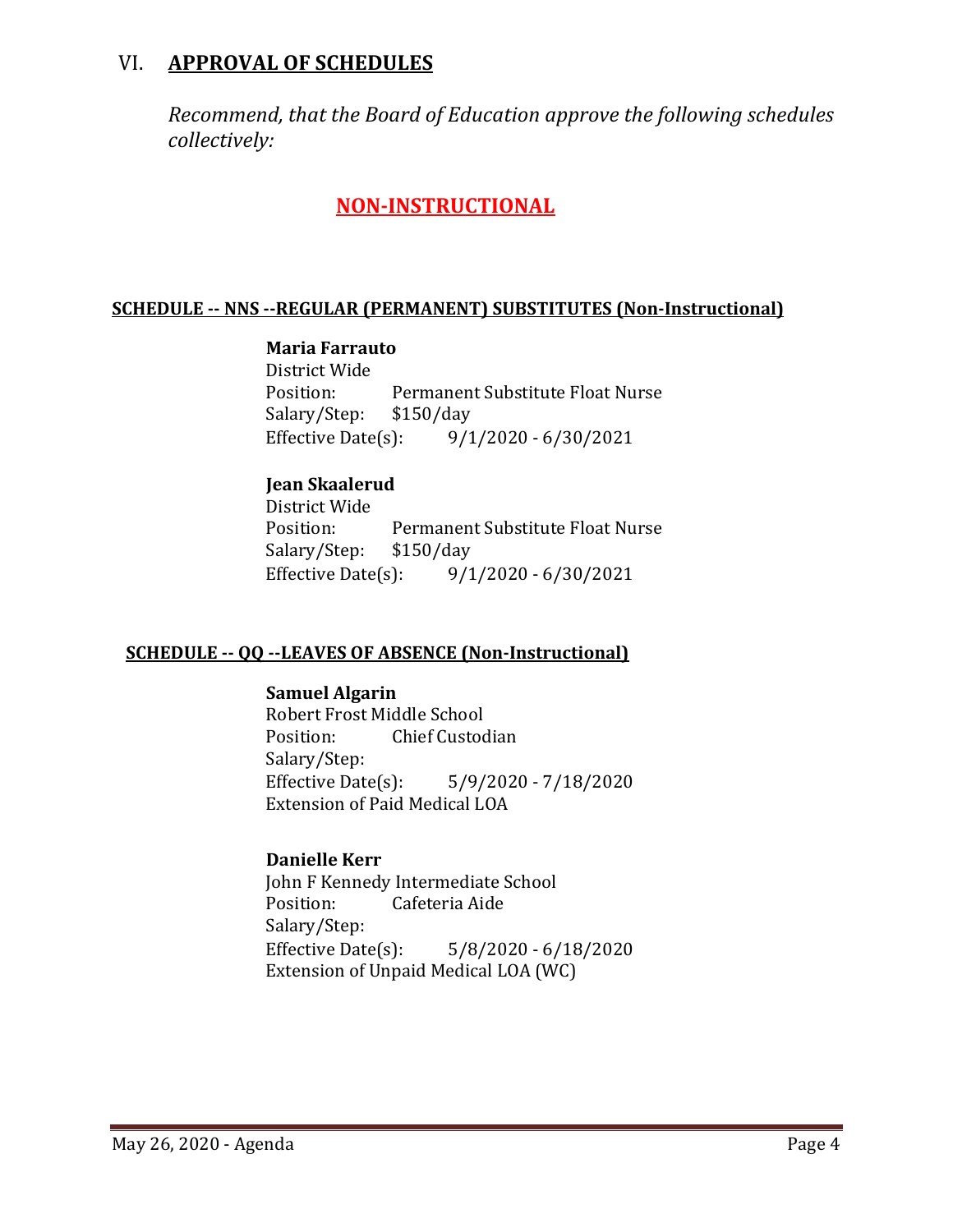# **INSTRUCTIONAL**

#### **SCHEDULE -- O --RESIGNATIONS / RETIREMENTS / REMOVALS / TERMINATIONS (Instructional)**

#### **Sean O'Brien**

Deer Park High School<br>Position: Associa Associate Principal Salary/Step: Effective Date(s): 6/30/2020 Resignation

#### **SCHEDULE -- P --TENURE APPOINTMENTS (Instructional)**

#### **Gregory Binfield**

John F Kennedy Intermediate School<br>Position: Teaching Assistant **Teaching Assistant** Salary/Step: Effective Date(s): 10/26/2015 - 3/25/2020 TENURE DATE: MARCH 26, 2020

#### **Marcella Biordi**

John Quincy Adams School<br>Position: ESL Teache **ESL Teacher** Salary/Step:<br>Effective Date(s): Effective Date(s): 9/1/2016 - 8/31/2020 TENURE DATE: SEPTEMBER 1, 2020

#### **Bianca Cannizzaro**

Deer Park High School<br>Position: Guidan Guidance Counselor Salary/Step:<br>Effective Date(s): Effective Date(s): 9/1/2016 - 10/31/2020 TENURE DATE: NOVEMBER 1, 2020

#### **Daniel Ferguson**

Robert Frost Middle School<br>Position: Health Teac Health Teacher Salary/Step:<br>Effective Date(s): Effective Date(s): 9/1/2017 - 8/31/2020 TENURE DATE: SEPTEMBER 1, 2020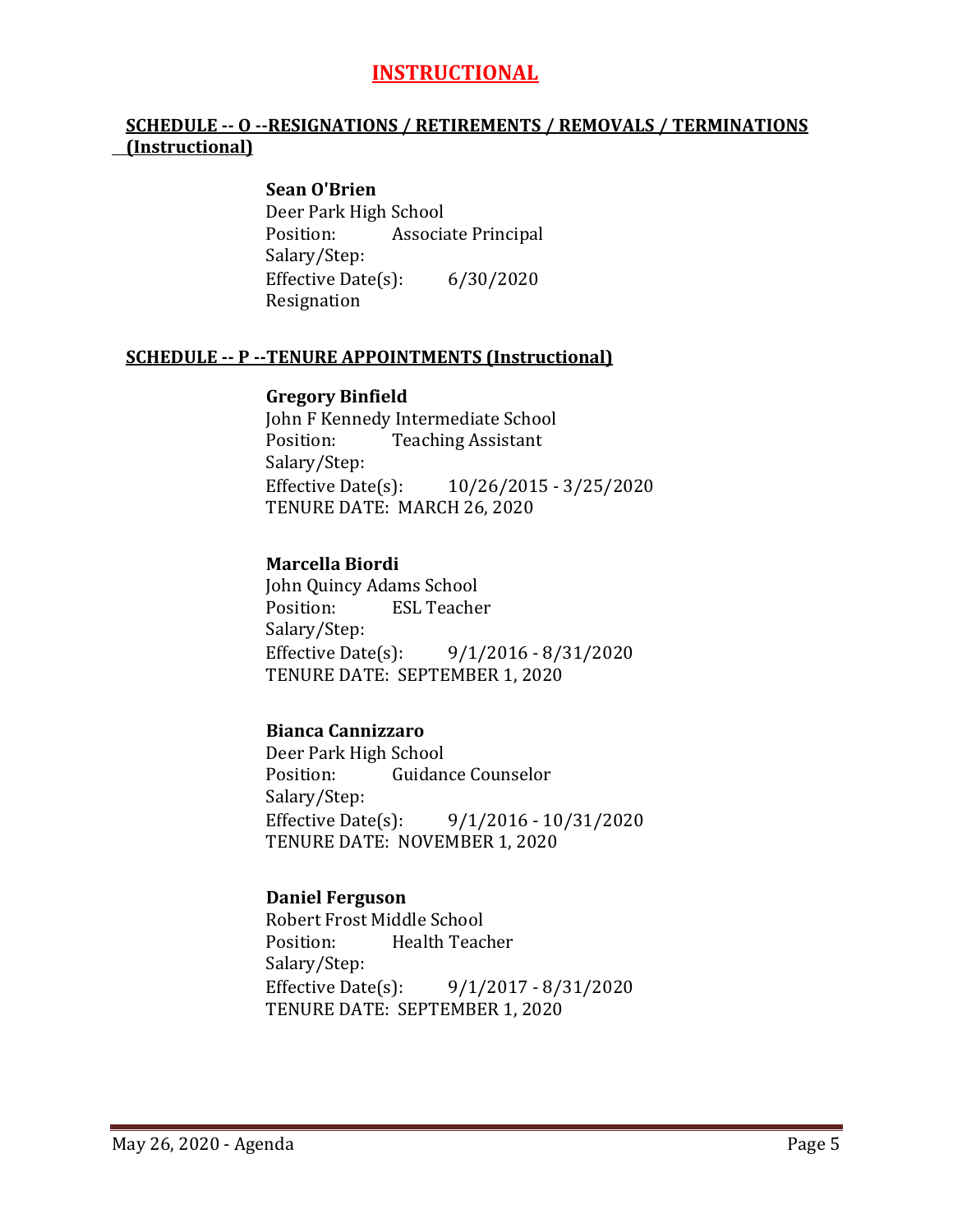#### **Anna Freidank**

Deer Park High School<br>Position: Special **Special Education Teacher** Salary/Step:<br>Effective Date(s): Effective Date(s): 9/1/2016 - 8/31/2020 TENURE DATE: SEPTEMBER 1, 2020

#### **Melissa Frischeisen**

John Quincy Adams School<br>Position: Elementary **Elementary Teacher** Salary/Step:<br>Effective Date(s):  $9/1/2016 - 8/31/2020$ TENURE DATE: SEPTEMBER 1, 2020

#### **Lori Lefebvre**

John Quincy Adams School<br>Position: Teaching A **Teaching Assistant** Salary/Step:<br>Effective Date(s): Effective Date(s): 9/12/2016 - 9/11/2020 TENURE DATE: SEPTEMBER 12, 2020

#### **Darlene Piazza**

May Moore School<br>Position: Tea **Teaching Assistant** Salary/Step: Effective Date(s): 9/1/2016 - 8/31/2020 TENURE DATE: SEPTEMBER 1, 2020

#### **Sandra Polichron**

May Moore School<br>Position: Soc Social Worker Salary/Step:<br>Effective Date(s):  $9/1/2018 - 8/31/2020$ TENURE DATE: SEPTEMBER 1, 2020

#### **Marie Racano**

Deer Park High School<br>Position: Special **Special Education Teacher** Salary/Step:<br>Effective Date(s): Effective Date(s): 9/1/2016 - 8/31/2020 TENURE DATE: SEPTEMBER 1, 2020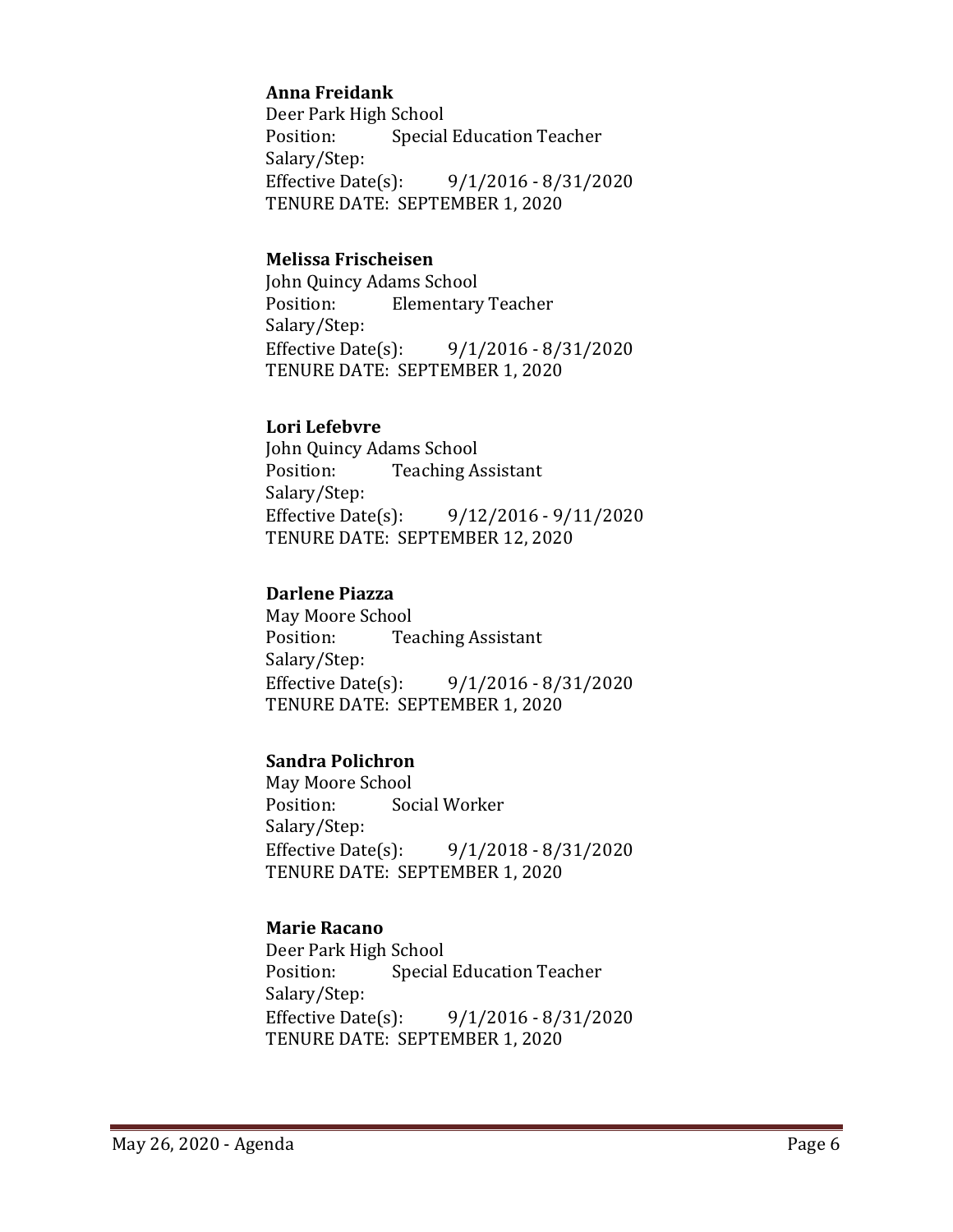#### **Deborah Siford**

John Quincy Adams School<br>Position: Teaching A **Teaching Assistant** Salary/Step:<br>Effective Date(s):  $9/1/2016 - 8/31/2020$ TENURE DATE: SEPTEMBER 1, 2020

#### **Jaclyn Stein**

John Quincy Adams School **Special Education Teacher** Salary/Step:<br>Effective Date(s): Effective Date(s): 9/1/2016 - 8/31/2020 TENURE DATE: SEPTEMBER 1, 2020

#### **Joseph Verdicchio**

John F Kennedy Intermediate School<br>Position: Special Education Tea Special Education Teacher Salary/Step:<br>Effective Date(s): Effective Date(s): 9/1/2016 - 8/31/2020 TENURE DATE: SEPTEMBER 1, 2020

#### **SCHEDULE -- Q --LEAVES OF ABSENCE (Instructional)**

#### **Kimberly Gallipoli**

Robert Frost Middle School<br>Position: French Teac French Teacher Salary/Step: Effective Date(s): 9/2/2020 - 9/11/2020 Paid Maternity LOA (FMLA)

#### **Kathleen Layden**

John F Kennedy Intermediate School<br>Position: Teaching Assistant **Teaching Assistant** Salary/Step:<br>Effective Date(s):  $3/9/2020 - 4/9/2020$ CHANGE of DATES to: 3/9/20-3/13/20 Paid Medical LOA (FMLA) 3/14/20-4/9/20 Unpaid Medical LOA (FMLA)

### **SCHEDULE -- TTPA --TEMPORARY ASSIGNMENT (Instructional)**

### **Robert D'Agostino**

Deer Park High School<br>Position: Driver **Driver Education Instructor**<br>\$55/hour Salary/Step: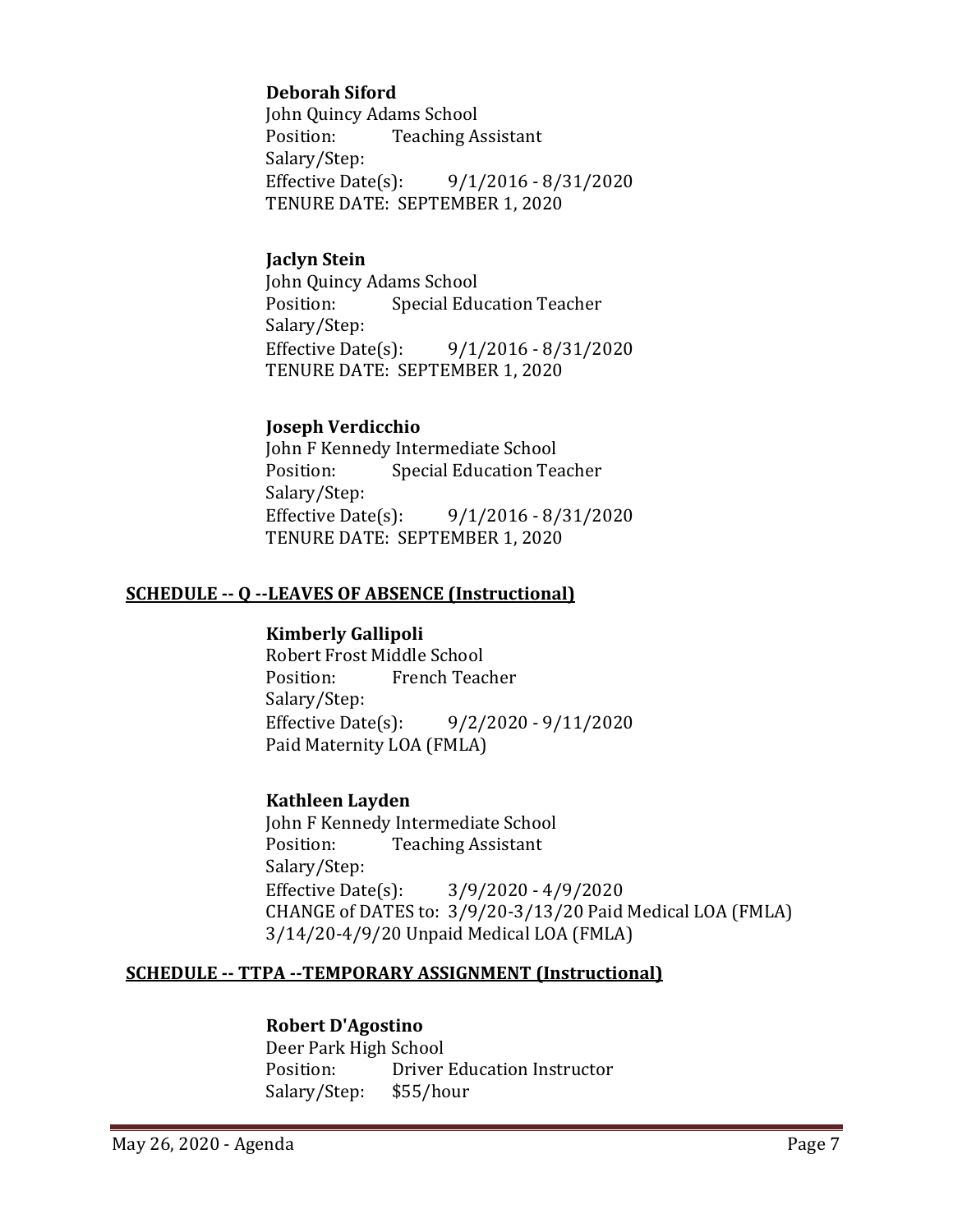Effective Date(s): 9/1/2020 - 6/30/2021

### **Mary Reynolds**

District Wide<br>Position: Position: Grant Funded Special Education Programs Manager<br>Salary/Step: \$4,000 Stipend Salary/Step: \$4,000 Stipend<br>Effective Date(s): 7/1/202  $7/1/2020 - 6/30/2021$ 

# **Oscar Villalobos**

| District Office        |              |                            |
|------------------------|--------------|----------------------------|
| Position:              |              | Document Translator/Editor |
| Salary/Step:           | \$73.10/hour |                            |
| Effective Date $(s)$ : |              | $6/1/2020 - 6/30/2020$     |

### **SCHEDULE 20/BP-823 – SCHEDULE OF BILLS PAYABLE**

| General*        | #43                  | 4/30/2020 |
|-----------------|----------------------|-----------|
| General*        | #46                  | 5/31/2020 |
| Federal*        | # 20                 | 4/30/2020 |
| Federal*        | # 22                 | 5/31/2020 |
| School Lunch*   | # 18                 | 5/31/2020 |
| Reserve*        | #6                   | 4/30/2020 |
| Trust & Agency* | # 10                 | 4/30/2020 |
| WORKERS' COMP.* | Daily Check Register | 4/20/2020 |
| WORKERS' COMP.* | Daily Check Register | 4/27/2020 |
| WORKERS' COMP.* | Daily Check Register | 4/29/2020 |
| General         | #49                  | 3/31/2020 |
| Federal         | # 23                 | 4/30/2020 |
| WORKERS' COMP.  | Daily Check Register | 5/1/2020  |
| WORKERS' COMP.  | Daily Check Register | 5/6/2020  |
| WORKERS' COMP.  | Daily Check Register | 5/13/2020 |
| WORKERS' COMP.  | Daily Check Register | 5/15/2020 |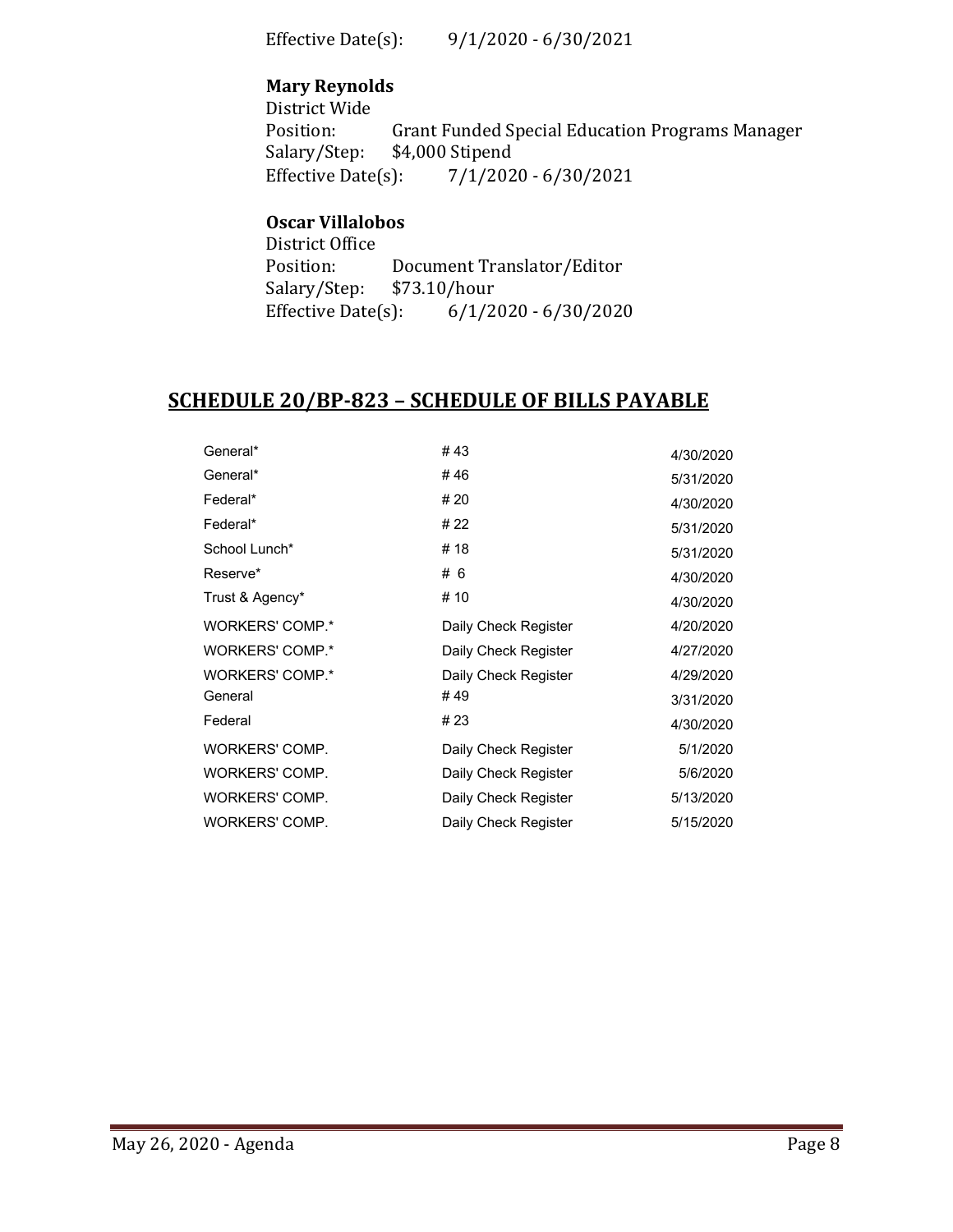# **SCHEDULE D – BID AWARDS**

#### *Bids for Bid # BDP20-004, Bus/Auto Fleet Inspection, Preventive Maintenance and Repair were received and opened at 11:00 AM on May 6, 2020.*

Bids were advertised in Newsday. Forms and specifications were processed in accordance with Section 103 of the General Municipal Law and bids were solicited on the Empire State Purchasing Group website at [www.EmpireStateBidSystem.com.](http://www.empirestatebidsystem.com/)

Bids were received from the following vendors:

| Eddie's Ultimate Truck, Auto & Bus Repair (physical bid submission) | \$300,450.38 |
|---------------------------------------------------------------------|--------------|
| Nesco Bus Maintenance, Inc. (electronic bid submission)             | \$378,231.25 |

Bids were opened virtually on Zoom. Present at the virtual bid opening: Lauren von Ende, Purchasing Agent and Concetta Bertelle, Recorder. Vendors present at bid opening: Scott Eger, Eddie's Ultimate Truck, Auto & Bus Repair and Darlene Zaragoza, Nesco Bus Maintenance, Inc.

It is recommended that the bid be awarded to the following vendor as the lowest responsive, responsible bidder meeting specifications:

Eddie's Ultimate Truck, Auto & Bus Repair (physical bid submission) \$300,450.38

#### *Bids for Bid # BDP20-011 Athletic Uniforms were received and opened at 11:00 AM on May 20, 2020.*

Bids were advertised in Newsday. Forms and specifications were processed in accordance with Section 103 of the General Municipal Law and bids were solicited on the Empire State Purchasing Group website at [www.EmpireStateBidSystem.com.](http://www.empirestatebidsystem.com/) Bids were able to be received physically or electronically.

Bids were received from the following vendors:

| <b>BSN Sports/Passon's Sports</b>                                    | (electronic bid submission) |
|----------------------------------------------------------------------|-----------------------------|
| The Imprint Source LLC                                               | (electronic bid submission) |
| Riddell/All American                                                 | (electronic bid submission) |
| Varsity Spirit Fashions and Supplies LLC (electronic bid submission) |                             |

Present at the Zoom virtual bid opening: Lauren von Ende, Purchasing Agent and Concetta Bertelle, Recorder. There were no vendors present.

It is recommended that the bid be awarded to the following vendors as the lowest responsible bidders meeting specifications (see attached pricing in file):

BSN Sports/Passon's Sports Riddell/All American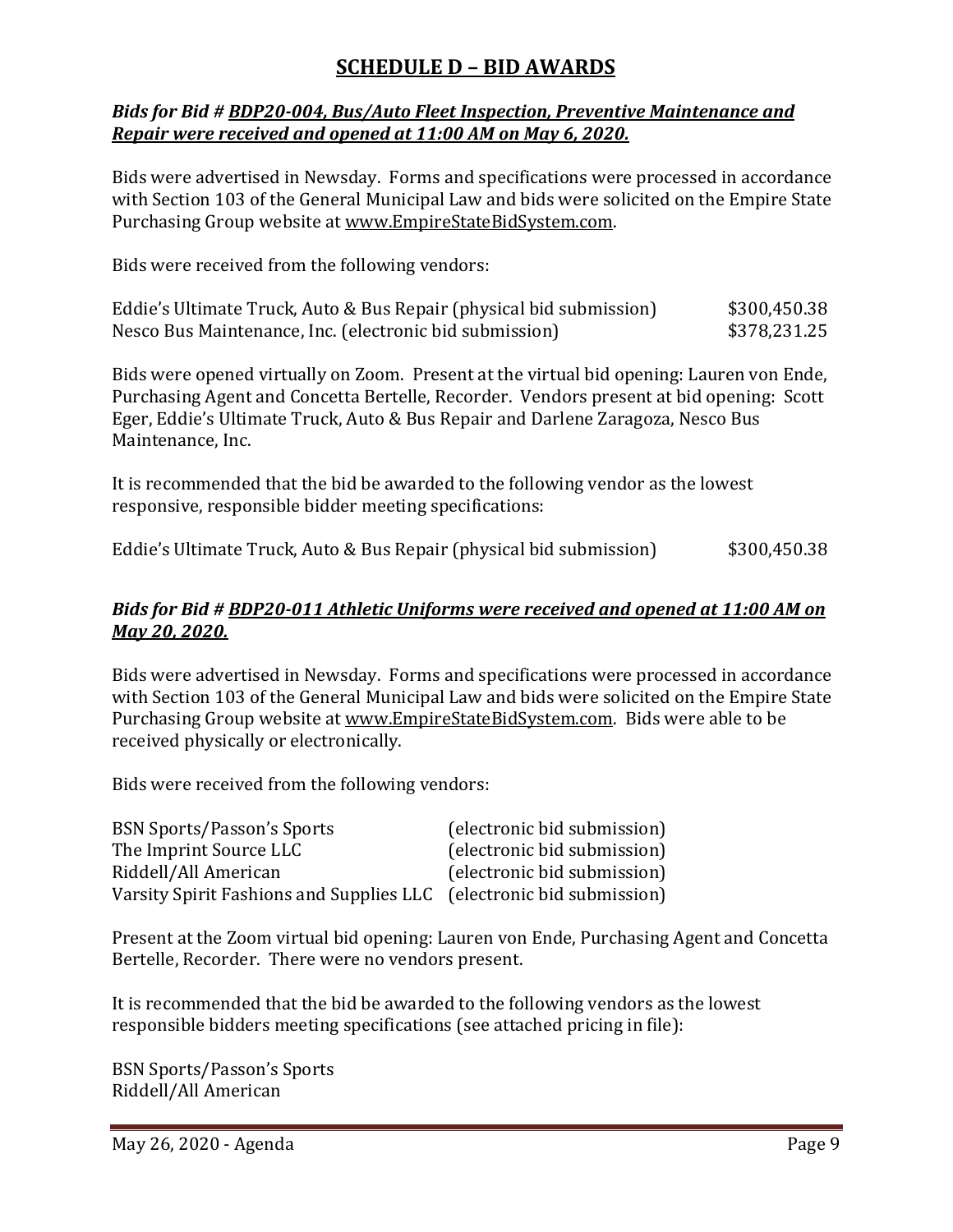### **SCHEDULE 20-E-444- TRANSFERS #**T25, T26

## **SCHEDULE 20-F-375,376 & 377 - CONTRACT REPORTS**

**SCHEDULE 5-H-20 – HOME TEACHING (regular & S/E)**  (confidential)

**SCHEDULE 5-S-20 – SPECIAL TRANSPORTATION**  (confidential)

### **SCHEDULE 5-SE-20 - COMMITTEE RECOMMENDATIONS** (confidential)

### VII. **RECEIPT OF SCHEDULES**

*Recommend that the Board of Education approve the following receipt of schedules collectively:*

### **SCHEDULE 20-A-491 - TREASURERS REPORT**

| Statement of Revenues - | General Fund<br><b>Capital Fund</b><br>School Lunch Fund<br>Federal Fund | April<br>April<br>April<br>April |
|-------------------------|--------------------------------------------------------------------------|----------------------------------|
| Treasurer's Report      | July/April                                                               |                                  |
| Cash Flow               | July/April                                                               |                                  |
| Claims Audit<br>Report  | April 1, 2020 - April 30, 2020                                           |                                  |